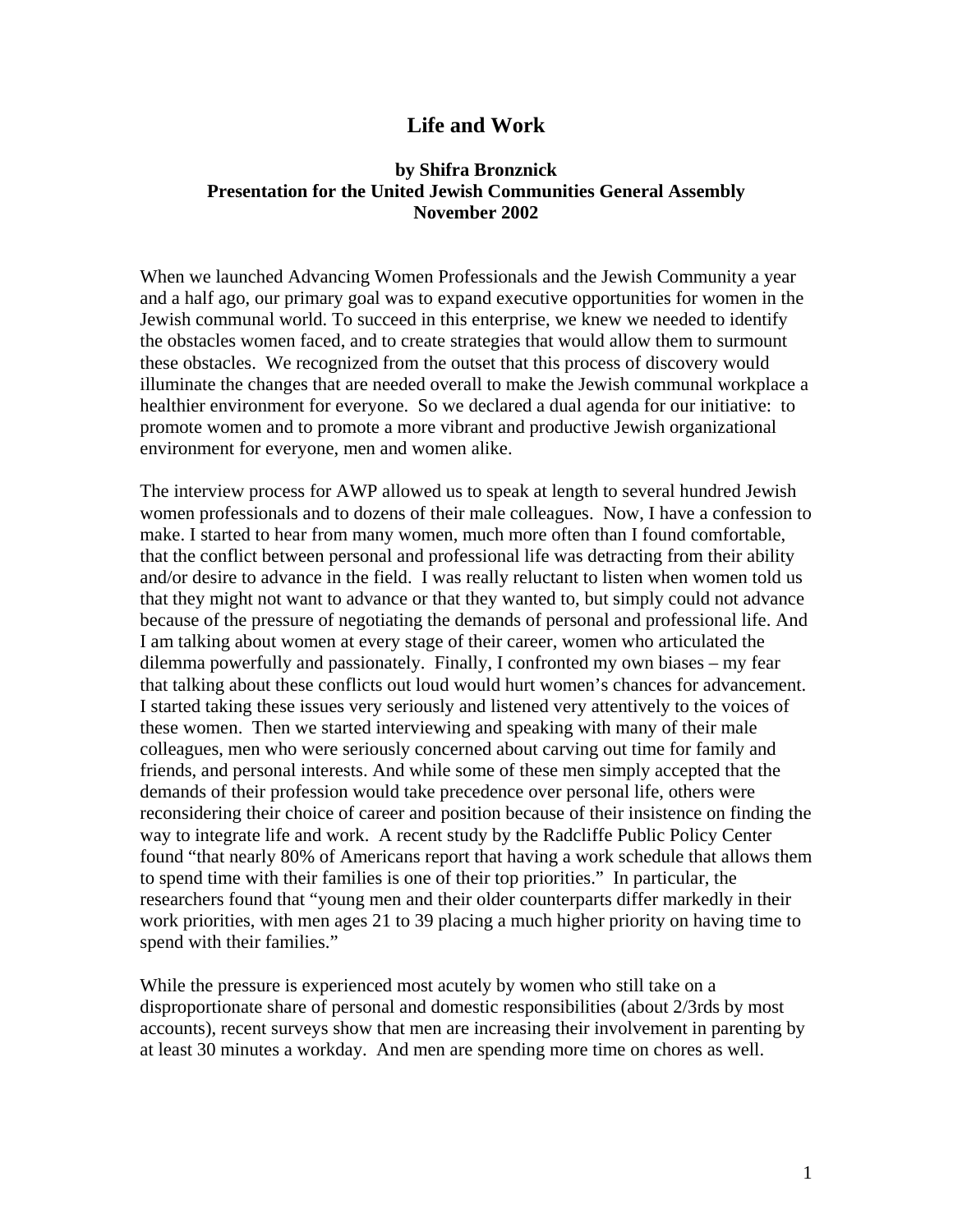The reality is that 3 out of 4 married employees have spouses or partners who are employed as well. Yet, despite the increased involvement of men on the home front, and the dramatic number of dual earner households, for the most part we continue to structure our work environments as if we had "ideal workers" available, workers ready, willing and able, who have no responsibilities other than their jobs. This dynamic affects everyone – not just people with children at home. In our interviews, for example, we found that single people often felt very unhappy because it was assumed that they would readily make themselves available for evening and weekend work, ignoring their desires to pursue personal interests.

The tremendous conflict that people are experiencing between personal and professional demands is not about perception. It is reality. Our workload keeps increasing. 246 hours a year between 1987 and 1998 alone have been added to middle class America's work load; that is 6 full weeks.

We once hoped that technology would ease some of this pressure by increasing options for flextime, part-time work, telecommuting and job sharing. But all too often this technology is a double-edged sword, more painful than palliative. As the boundaries blur between personal and professional realms, and expectations are created of total access and rapid response, it is increasingly difficult for professionals to protect their personal lives.

Given that these trends are so pervasive, why in constructing this forum did we say that the Jewish community is behind the curve in helping employees integrate work and life. After all corporate CEOs live by the mantra of 24/7. At least Jewish professionals, those of us who are not rabbis, can look forward to Shabbat and live by the gentler rhythm of 24/6. Certainly the values we espouse would make it reasonable to assume that life/work integration would be a serious priority on the Jewish communal agenda. As Jews we deeply appreciate the significance of developing Jewish identity, and living a Jewish life, personally and communally. We focus on initiatives to foster Jewish continuity, renaissance, renewal, Jewish literacy, Jewish culture and spirituality. The opportunity to create a Jewish family and build a Jewish home is central to our identity. But is our commitment to these principles reflected in the kind of norms we establish in Jewish communal workplaces? Are they embedded in policies about childcare and maternity leave and comp time? Are our principles aligned with the models of professional and volunteer leadership that we promote, leaders who most often demonstrate their commitment by working at an extraordinary and relentless pace?

To help us gain insight into the struggles of a dedicated Federation CEO who truly seeks to develop a well-rounded personal Jewish identity, we have invited the head of GMJF to speak with us. When we listen to Jacob Solomon, I think we can empathize with the exquisite tension that is experienced by those who pursue professional excellence, or excellence as volunteer leaders, while seeking to live a rich Jewish personal life. But he, like most of the Jewish communal leaders in the field, is wrestling with this challenge on an individual level, looking at how it affects him and others personally. This is a good place to start to explore this dilemma but the Jewish community as a whole needs to take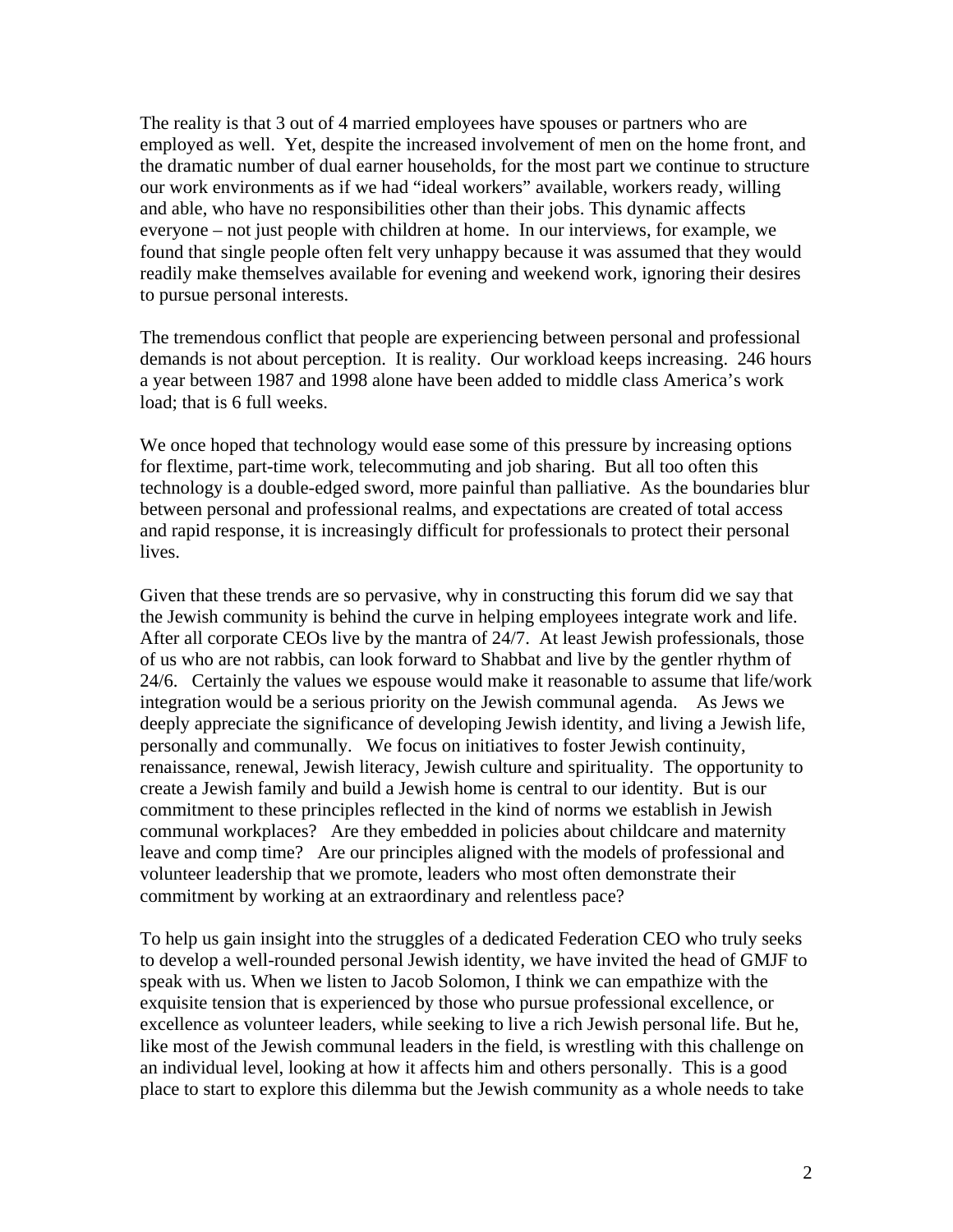the next step, and begin confronting these challenges on a systemic level. Later in this session, I will invite you to join me in imagining what our Jewish organizations would look like five years from now if we were successful at creating a new work environment that genuinely prized helping people navigate the demands of personal and professional life. And I think you will be inspired to prepare for that exercise by listening to Jacob and by hearing from a representative of the corporate world, Ellen Auster. She is going to talk about the ways top professional firms like Deloitte and Touche are wrestling with this challenge, not simply by providing more support for flexible work arrangements for individuals but by overhauling the entire way in which assignments are structured and work is organized. The comprehensive program that Deloitte established is one of dozens of major corporate initiatives that have been launched to create workplaces where people want to achieve and even advance, while still having time and space for personal commitments.

The kind of systemic change that has been instituted in the private sector is the fundamental transformation that the Jewish community needs to consider, not as a gesture of goodwill to women, but as a competitive strategy for attracting and retaining talent, while lowering the high costs of unnecessary turnover and recruitment.

For the Jewish community to begin this process, it will require a willingness to slaughter (halachically, of course) a few sacred cows. We are much too complacent about the way we do business in the Jewish world. In our interviews for the Ma'yan Women's Leadership Initiative, women volunteer leaders expressed a powerful concern that their daughters and sons are unwilling to follow in their footsteps unless Jewish organizations restructure volunteer opportunities. Yet, we rarely take out the red pencil we use to cut organizational budgets, and apply it to trim meetings, and dinners and other public events. Imagine how much personal time we might rediscover for volunteers and professionals alike if we were ready to scrutinize our time expenditures with the same ferocity that we give to our organizational finances. This is especially critical now when even our most loyal volunteers are expressing their inability to integrate organizational commitments into their over-programmed lives.

We interviewed 200 Jewish professionals in the course of establishing our AWP pilot projects. One of the most common comments in interviews with some of the most dedicated professionals was the feeling they expressed of being "weary to the bone" – burnt out, struggling with pervasive feelings of inadequacy at home and at work. "Bone fatigue." Does anyone wonder whether or not people who are tired to the bone are at their best at engaging and connecting people? As volunteers and professional leaders we are responsible for bringing people together and inspiring them to tackle challenging issues. Yet, by overwhelming our volunteers and ourselves with too many meetings, too many events, and too many ceremonies, are we really engaging people or just getting them into a room? This is even more difficult now when we are in the midst of trying to shape an agenda around Jewish identity and Jewish renewal while simultaneously being confronted with problems that we thought we could relegate to the past, from anti-Semitism to peace and security for Israel. Orchestrating a communal conversation, when we are betwixt and between these very different agendas, cannot be done unless we give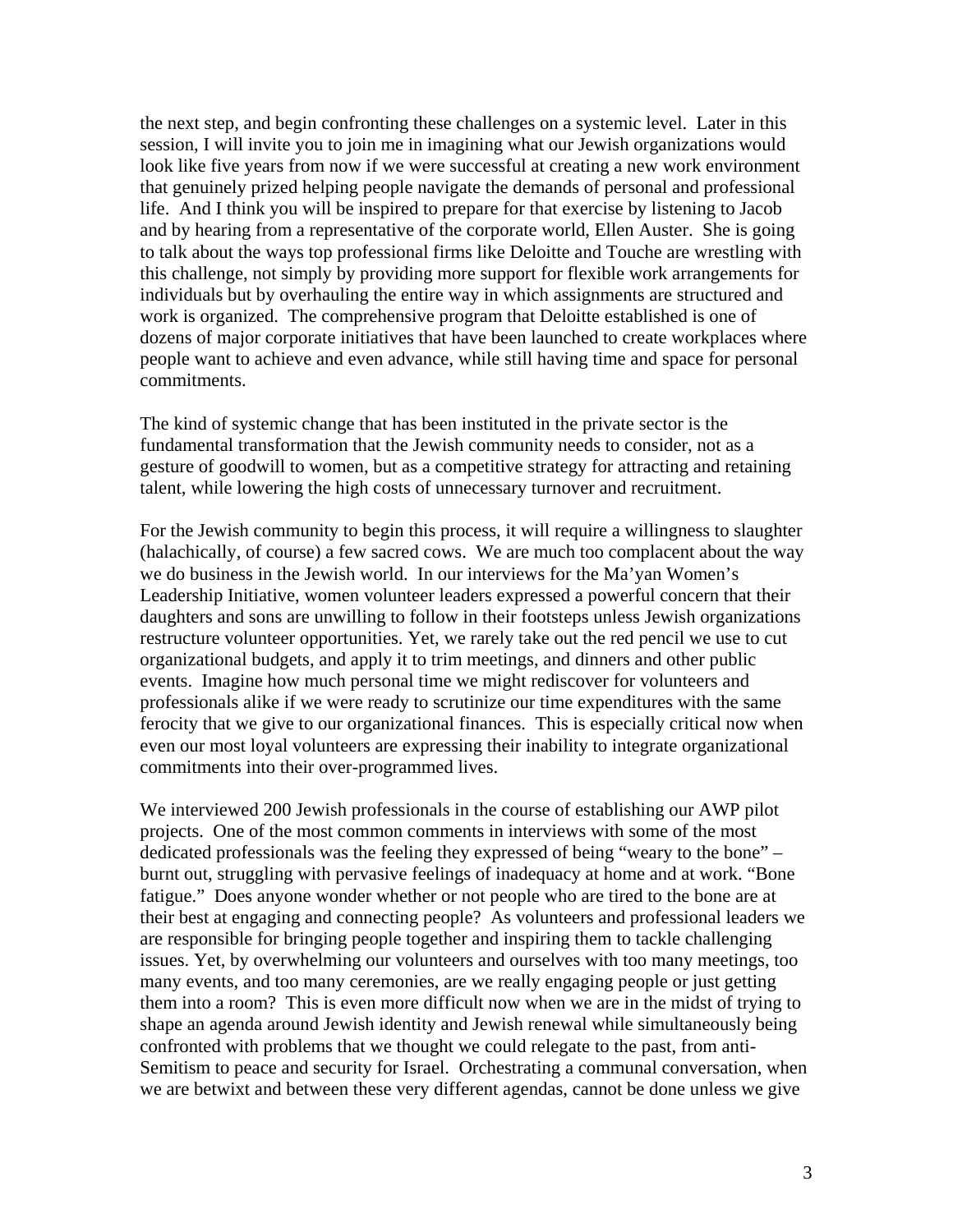our leaders time and space for reflection and renewal so that they can find the nimbleness needed to help the community respond to the adaptive challenges. Finally, we must challenge the notion that commitment equals time, and that our Jewish professional and volunteer leaders need to sacrifice their lives on our behalf. Perhaps we need to think about ways we can unleash leadership at every level of our organizations and create a new culture of participation in the community.

To create significant change in work/life integration, we need a three-part strategy that takes into account the way individuals are affected, the way work is structured, and the norms of organizational culture. To succeed we need to design initiatives that have an impact on all three arenas. We discovered in the first stage of our Advancing Women pilot groups, that one of the most fundamental ways we could improve conditions is literally to give individuals an opportunity to wrestle with their choices and their dilemmas out loud. Simply creating an environment in which it is permissible and even encouraged to discuss these issues with one another has a profound effect on both the individual and the organization. Needless to say this is not a substitute for appropriate personnel policies or initiatives geared to improve the work lives of individuals. But is a good starting point for any program.

Life/work initiatives often require that we carefully analyze the way in which work is structured – to reveal not only what might lessen hours but, most importantly, what will lessen hours without compromising effectiveness. The best change initiatives actually enhance organizational excellence. For example, a major foundation whose employees were suffering from the demands of international travel found that people were rewarded most in the organization for launching new projects as a result of their trips to the field. The consulting team found that the staff's preoccupation with traveling to program sites and coming up with new ideas for projects was often detracting from their focus on evaluation and leveraging lessons learned from existing work Over time, the foundation's leadership began to restructure work assignments to require their professionals to devote more time to mining the greatest benefits from existing projects, by improving them based on feedback from the evaluations and by disseminating their results more widely. Eventually people found that their schedules were less overwhelmed by the demands of travel, allowing them more personal time.

Changing the way work is structured requires a change in the Jewish community's organizational culture. We need to foster a new tolerance for experimentation, innovation and the risk of failure. If we enhance our capacity for experimentation, we can begin to learn from interventions in other fields. For example, an engineering firm which prided itself on working through the night to solve crises and holding impromptu meetings whenever a problem emerged, instituted "quiet time every day." Interruptions were forbidden and this gave people time to focus on preventing problems rather than solving them at the last minute. When I first shared this idea at a conference for Federation personnel, one man immediately interrupted and said, "this would never work at a Federation. You can't apply these lessons to us." Only a few minutes later a colleague raised her hand to report on how the institution of "quiet time" was transforming the nature of her work at Federation. We can learn a lot if we are ready to